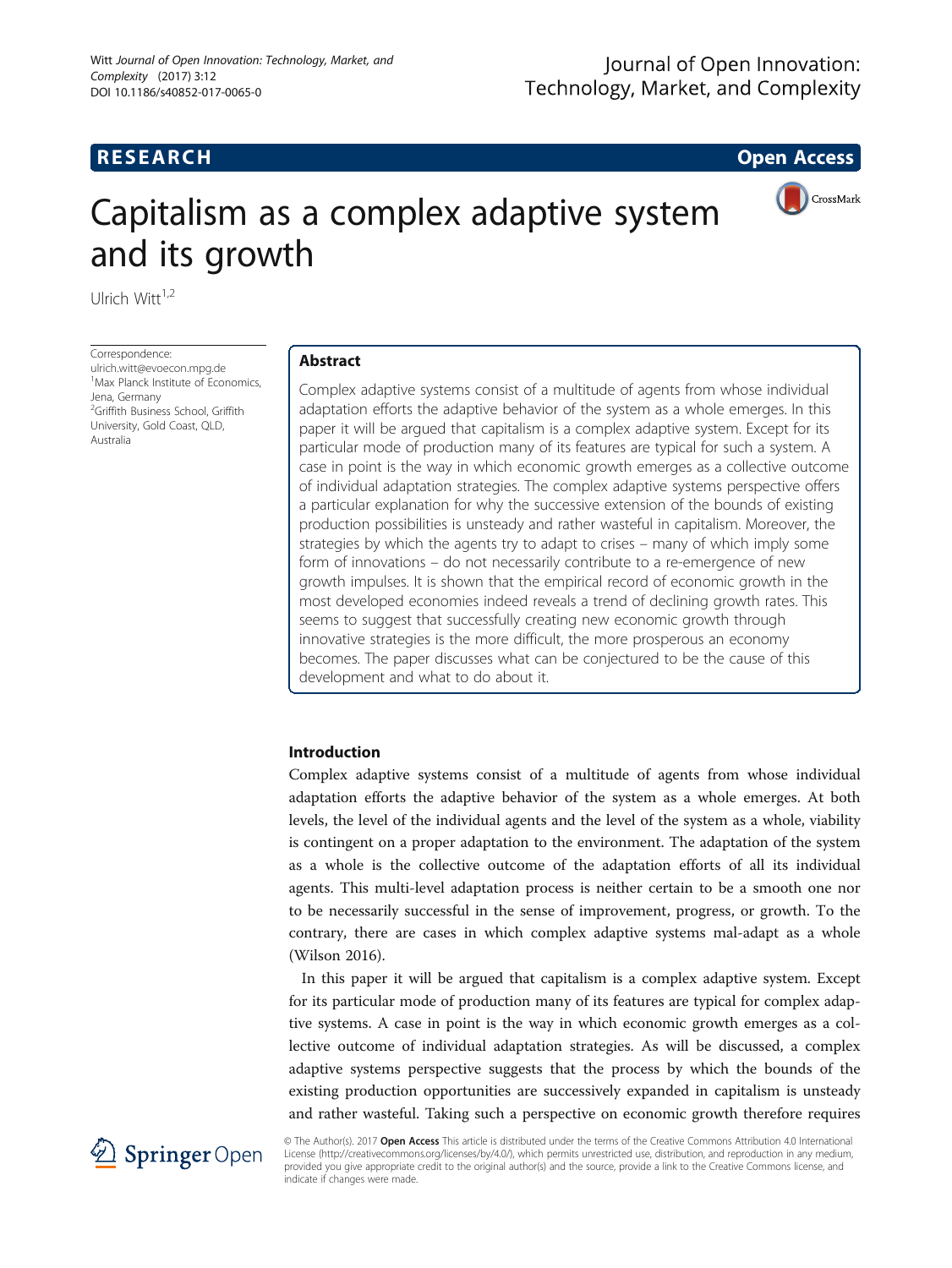turning away from the equilibrium theories of balanced growth (starting with Solow [1956](#page-14-0)) as well as the more recent endogenous growth theories à la Aghion and Howitt ([1998](#page-14-0)). Once such a turn has been made, an important problem that appears on the screen is whether and how new economic growth can re-emerge after each crisis. Can a high-rate growth be resumed or is capitalist growth leveling off?

The unsteadiness of capitalist development is a longstanding theme of economic theorizing from Marx [\(1867\)](#page-14-0) to Schumpeter ([1934\[](#page-14-0)1912]) to Keynes [\(1937\)](#page-14-0). In contrast, the question of whether economic growth will prevail has only more recently gained increasing attention. It was raised as a consequence of observing secularly declining growth rates in the most developed economies since the 1970s (Durlauf et al. [2005,](#page-14-0) see also Maddison [2001](#page-14-0), Chap. 3). From a complex adaptive systems point of view, an industry's contribution to national economic growth is the collective outcome of the efforts at the individual level to adapt to a critically changing environment. The interesting point therefore is how the results of individual adaptation efforts may have changed so that declining growth rates result at the national level. As will be discussed, an analysis of the typical individual adaptation strategies to capitalist crises can offer a clue for understanding what obstacles to growth have occurred and what can be done to extend possible limits of capitalist growth.

The argumentation in the paper proceeds as follows. Section 2 sets the frame by explaining why capitalism can be interpreted as a complex adaptive system. The vulnerability of the capitalist growth process to crises is then argued to be explicable as a typical feature of such systems. The key point is the role which mass production and its accumulation needs play for capitalism and its unsteadiness. Before starting a theoretical reflection on whether economic growth re-emerges as a result of the adaptive efforts undertaken during the crises, Section 3 briefly highlights the empirical growth record. The analysis suggests that some systematic change is going on as capitalist countries become more prosperous. Section 4 traces the cause(s) of that change. The specific adaptation strategies of industries facing a crisis are explored with respect to what they contribute to a re-emergence of economics growth. All discussed strategies involve some type of innovation, but these innovations differ substantially regarding their effect on economic growth. As will turn out, the differences between them also hint at what is changing when economies get more prosperous and what can be done when, as a consequence, their growth rates decline. Section 5 offers the conclusions.

## Complex adaptive systems, capitalism, and the unsteadiness of the growth process

Before addressing the growth problems of capitalist economies from the perspective of complex adaptive systems it is useful to briefly outline the main features of such systems. A system is called complex if two conditions are met (Gell-Mann [1995](#page-14-0)). First, it is composed of a large number of parts or agents from whose individual behavior the behavior of the system as a whole emerges. Second, the interactions between the individual parts or agents are such that the emerging behavior of the system as a whole is difficult to predict on the basis of only observing the behavior at the individual level.

The distinctive feature of complex *adaptive* systems – a subclass of complex systems that consists of living systems – is that the individual agents create, and operate in, an evolving environment to which they must continually adapt under competitive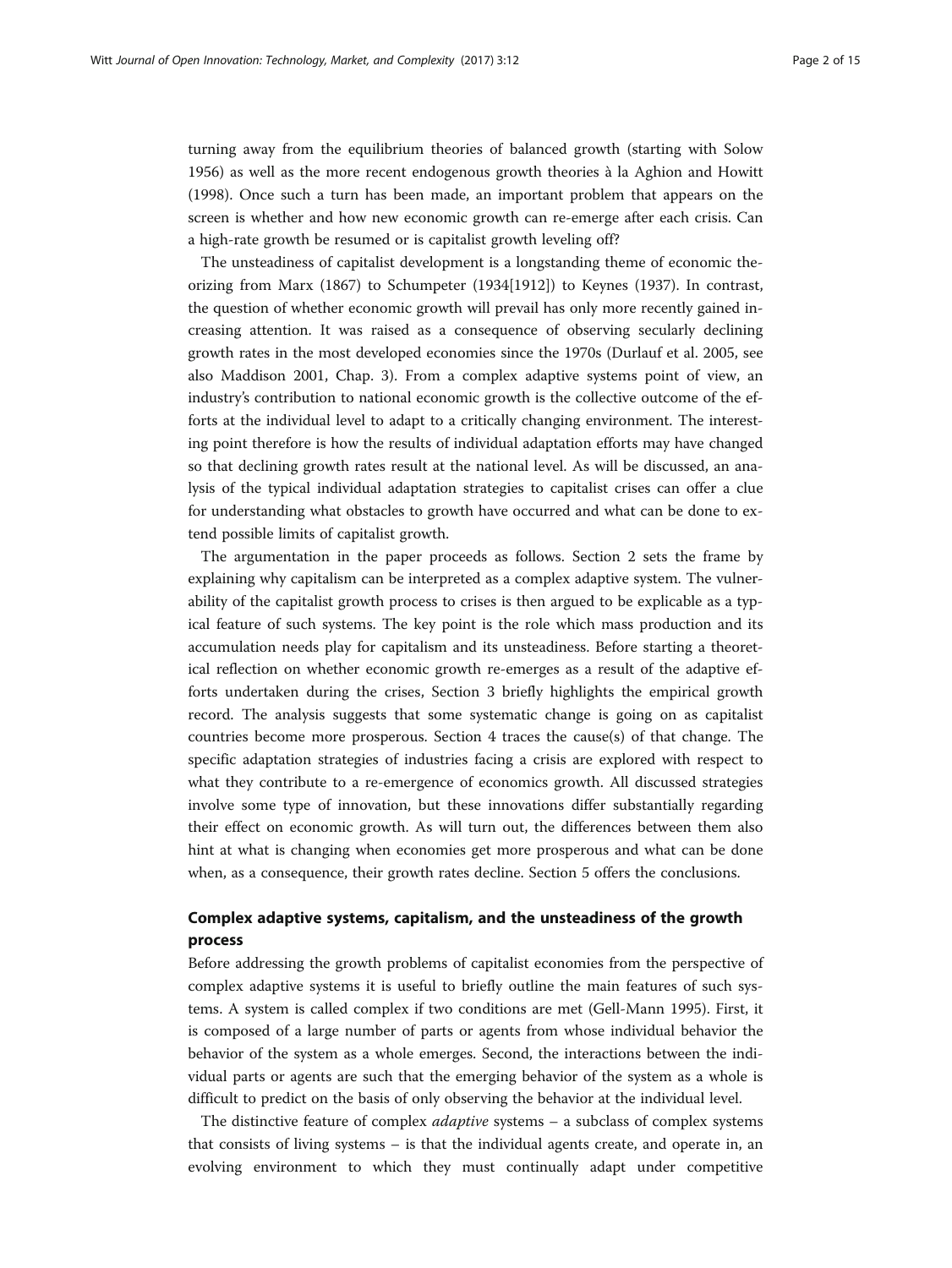conditions (Wilson [2016](#page-14-0)). This means that failure to adapt carries the risk of being outcompeted. The adaptation of the system as a whole is the collective outcome of the adaptive efforts of all of its agents. The latter efforts are not necessarily conducive to a successful adaptation of the system as a whole. Some forms of individual adaptive behavior do contribute to a highly successful collective adaption. Other forms do not or do even harm to the collective adaptation (which may then result in causing damage to the adaptive success of all agents in the system). The individual adaptation efforts can thus result in an unintended and perhaps undesired collective adaption. This means, conversely, that the individually pursued intentions of the agents often do not materialize as envisioned.

The economy of a region or a country is obviously a complex adaptive system. It is made up of a multitude of agents. Their adaptive behavior is characterized by a competitive pursuit of their interests, be it in a cooperative or non-cooperative manner.<sup>1</sup> But not only individual agents have to adapt under competitive conditions. All economies are embedded in a changing global economy in which they compete with other economies and face adaptation pressure as a whole in order to catch up or not to fall behind.

Turning to capitalism as a complex adaptive system, its distinctive feature is a particular mode of production: mass production.<sup>2</sup> By decomposing and standardizing the various steps of the transformation of materials and information the task of carrying them out can, in part or in full, be transferred to automata. For setting up the corresponding equipment, investment into capital stock is required that gave capitalism its name. In this way, human production knowhow can be applied and reused over and again and in parallel without much further involvement of human labor. The transformation steps of production can be reiterated more often, faster, and more reliably. (The proviso is, of course, that the necessary materials and non-human energy resources can be made available for running the automata at a reasonable cost.) Production of standardized goods and services in very large numbers becomes feasible so that scale economies can be exploited. This means that labor requirements and production costs per unit of output decrease by orders of magnitude as compared to handicraft production methods or information processing by human labor. Labor productivity increases.

Capitalist mass production has first occurred in the beginning of the nineteenth century (Mokyr [1990](#page-14-0), Chap. 5 and 6). Historically seen, there is no doubt that it has contributed since to the improved "standard of living of the masses" (as Schumpeter [1942](#page-14-0), Chap. 7 put it). Capitalism being a complex adaptive system, a positive long run trend like this is the collective outcome of the agents' simultaneous adaption efforts over an extended period of time. Such a collective outcome can neither be taken for granted nor be extrapolated into the future. In fact, the expansion of capitalist mass production has never been a frictionless adaption process. The unsteady and rather wasteful episodes of booms and busts, of rapid growth and temporary decline, are but averaged out in the long run. $3$  Moreover, in the present context particularly notable is the recent leveling off of the growth trend in the most prosperous economies.

A closer look at how capitalism works as a complex adaptive system reveals why the individual adaptation efforts result in an unsteady collective outcome in terms of growth rates. For every entrepreneur competing by-the-rules in free markets it is an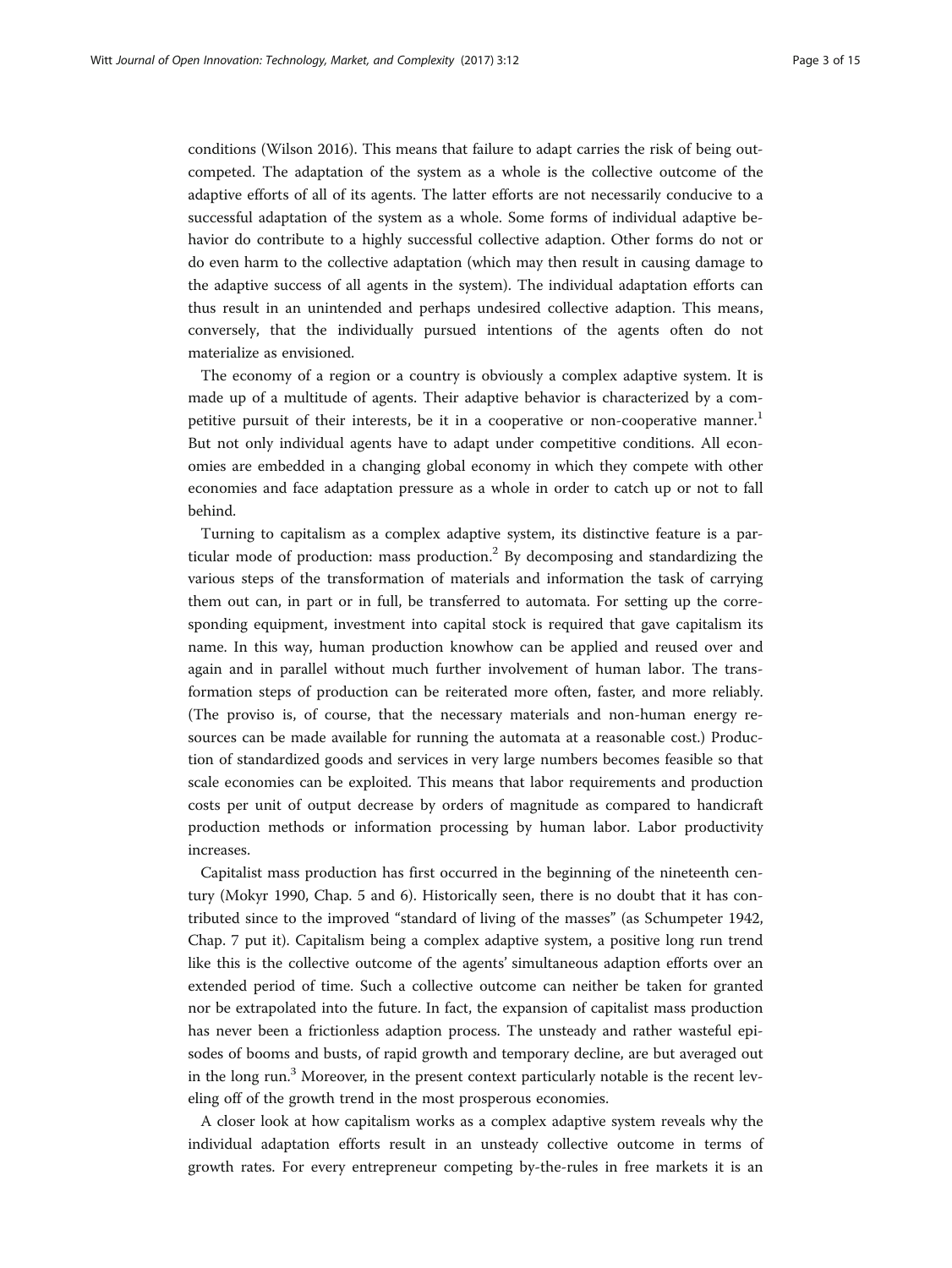imperative to reduce costs, be it for obtaining an advantage over competitors or for keeping pace with them. Realizing scale economies through mass production of goods or services is a prime strategy to do so, particularly if competitors still rely on customized handicraft production or information processing techniques predominantly based on human labor. However, these attempts require investments in creating or expanding a capital stock. The more entrepreneurs in an industry try to realize the cost advantage, the more the industry's overall production capacity grows. The individual parallel expansion efforts are not coordinated ex ante by the price mechanism. Therefore, their collective outcome – the parallel multiplication of output – sharply increases competitive pressure at the industry level in an unanticipated way, if the demand for the industry's output is not, or not sufficiently rapidly, growing.

This is especially the case when ever more producers of customized goods or services have already been driven out of the market and mass producers remain as sole competitors. Prices tend to fall and so do the returns – often to an extent that losses have to be incurred. Sooner or later producers are then forced into wasteful adjustment processes of the production capacity. Capital is prematurely depreciated; labor is laid off; entire enterprises go out of business, net investment plunges. In free markets, the competitive behavior that appears most advantageous to the individual producer can thus result in an undesired outcome for the industry as a whole or even the entire economy.

As mentioned in the introduction, the unsteadiness of capitalism – explained here as a typical feature of a complex adaptive systems – has since long been recognized in economic theorizing. On the basis of his labor theory of value, Marx ([1867](#page-14-0)) argued that, by necessity, the capitalist accumulation process leads to a falling profit rate. He saw a culminating sequence of crises ruining capitalists and causing an increasing pauperization of the working class. This, he believed, would ultimately provoke the transition to a communist economy. But how would such a non-capitalist economy then be run? The answer that was given later (see Lerner [1944\)](#page-14-0) included the replacement of the multitude of independently planning capitalists by a central planning authority. From a complex systems perspective, such an institutional change on the production side (associated with a complete change of the ownership structure) can be seen as an attempt to reduce the complexity of the system. However, as the experience with actual socialist planning showed, the attempt failed. The lack of  $ex$  ante coordination in the capitalist accumulation process was just replaced by an equally wasteful lack of coordination. The centrally planned accumulation and mass production rarely met with the actual levels of labor supply and demand for goods and services to which the still independently deciding agents in the economy adapted.

Concerns about a secularly decreasing rate of return on investment were issued by Keynes as well. To explain the emergence of crises which he considered symptomatic of capitalism Keynes focused on effective demand failures. They occur when aggregate demand falls short of what is necessary to keep up full employment of all resources, in particular labor. Assuming that private consumption is a fixed share of income (and aggregate savings therefore not a function of the interest rate), Keynes attributed the cause of the demand failure to fluctuations of the rate of investment. His hypothesis was that these fluctuations do not automatically lead back to a rate restoring full employment (see Keynes [1937](#page-14-0) for a summary). To resolve the crises, his followers suggested that the central bank should increase money supply to lower the interest rate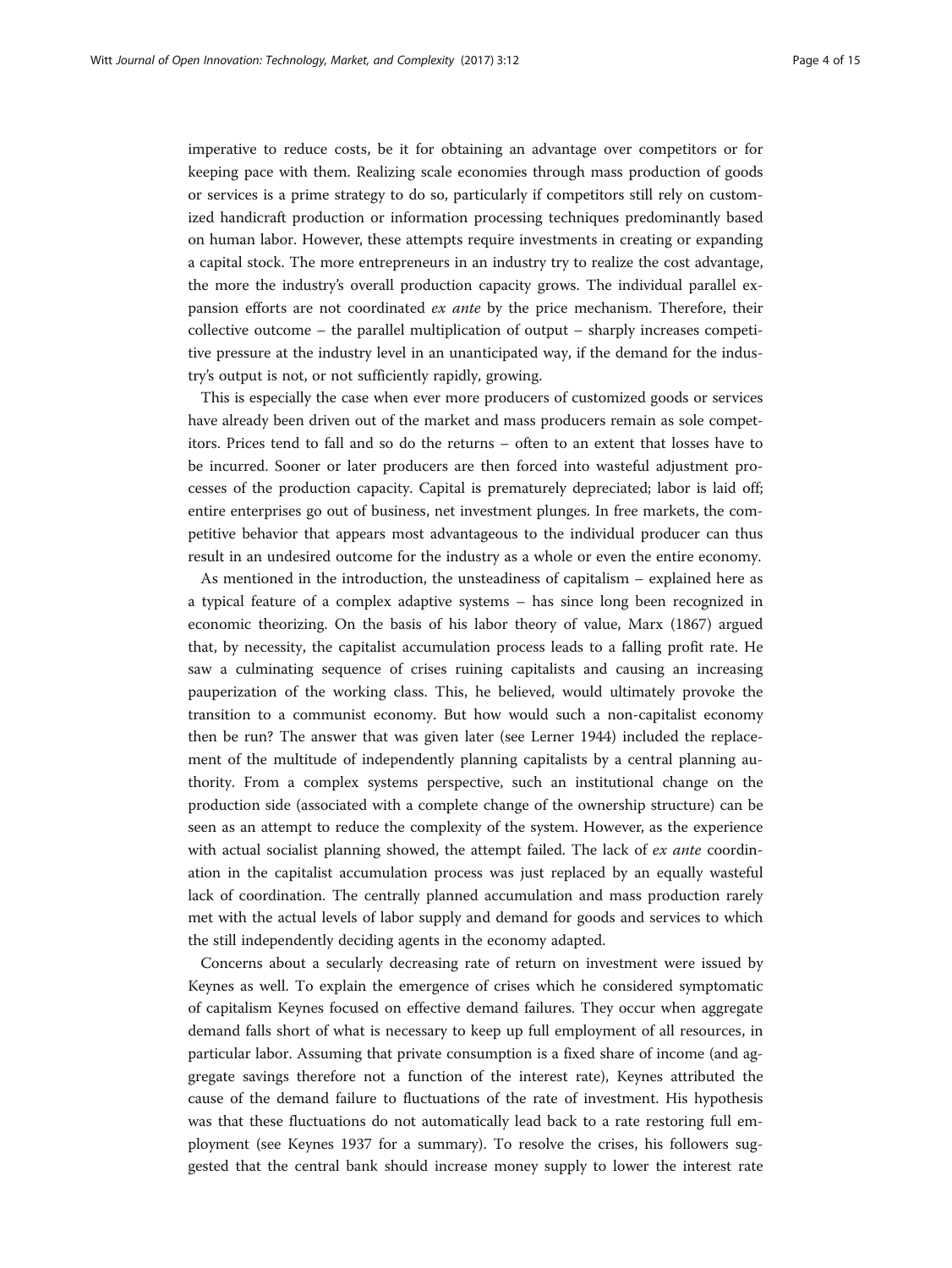(monetary easing) and thus stimulate additional investment. Where this would not work because of unfavorable liquidity preference in the money market, the effective demand failure should be compensated by government expenditures raised beyond tax revenues (deficit spending).

From a complex systems point of view such a policy recommendation largely underrates the problem of predicting the behavior of complex systems as a whole. Both government and central bank are each but one agent among many (albeit more influential than the rest). Government and central bank actions are usually based on more or less refined linear extrapolations of the behavior of all other agents taken together. But this is an assumption that rarely suits complex systems. Not surprisingly, the experience with effective demand management policies, both monetary and fiscal ones, is therefore a rather mixed one.

The unsteadiness of capitalist economies is also center stage in Schumpeter's [\(1934](#page-14-0) [1912]) path-breaking work on innovation-driven economic development. At the core of his theory is entrepreneurship capable of carrying out new combinations of resources, i.e. innovations. Only the most gifted entrepreneurs are assumed to have such a pioneering capacity. In a rather complex argumentation he submitted that these entrepreneurs appear "in swarms". A new swarm is supposed to enter the scene when the innovative boost brought to the economy by the previous swarm has ebbed away. Once the initial obstacles have been overcome, however, less entrepreneurial talent is required. Imitators get opportunities to participate in exploiting the innovation and massively invest and start producing in parallel. The result is a boom. It gets stuck once the unanticipated excess capacities bring down the profitability and a massive parallel repayment of credits induces an economic contraction.<sup>4</sup> Nonetheless, after each cycle, Schumpeter claims, the economy has been growing thanks to the innovation. Schumpeter's explanation is very much in line with the complex systems view. Yet, in the light of such a view, his growth optimism seems less well founded. It may be an ex post generalization of the growth that Schumpeter observed during the industrialization phase of his time. And it certainly rests on the hypothesis that (innovative) supply creates its own demand – which means that Schumpeter trusted Say's law.

#### Growth slowdown – the path capitalism is taking?

The wasteful unsteadiness of capital accumulation required for mass production is one cause for the observable ups and downs in aggregate output and employment described as alternating periods of booms and crises in various theories of the business cycle. Its unsteadiness notwithstanding, the accumulation process has resulted in an unprecedented growth of income and wealth over almost two centuries now. This was certainly not the balanced growth obeying "golden rules" as equilibrium growth models have it, but rather a process that successively expanded the bounds of the existing production opportunities in an unsteady and rather wasteful fashion. In the complex systems perspective, a collective outcome such as a long period of economic growth cannot simply be extrapolated to extend into the future. In complex adaptive systems, small changes in the agents' adaptation behavior and its success at the individual level can trigger a substantial change in the behavior of the system as a whole. The question is what the consequences may be for the growth performance of capitalism.

Most economic policy programs heavily rely on economic growth today and are supported by widespread growth optimism in economics. As a matter of fact, however, the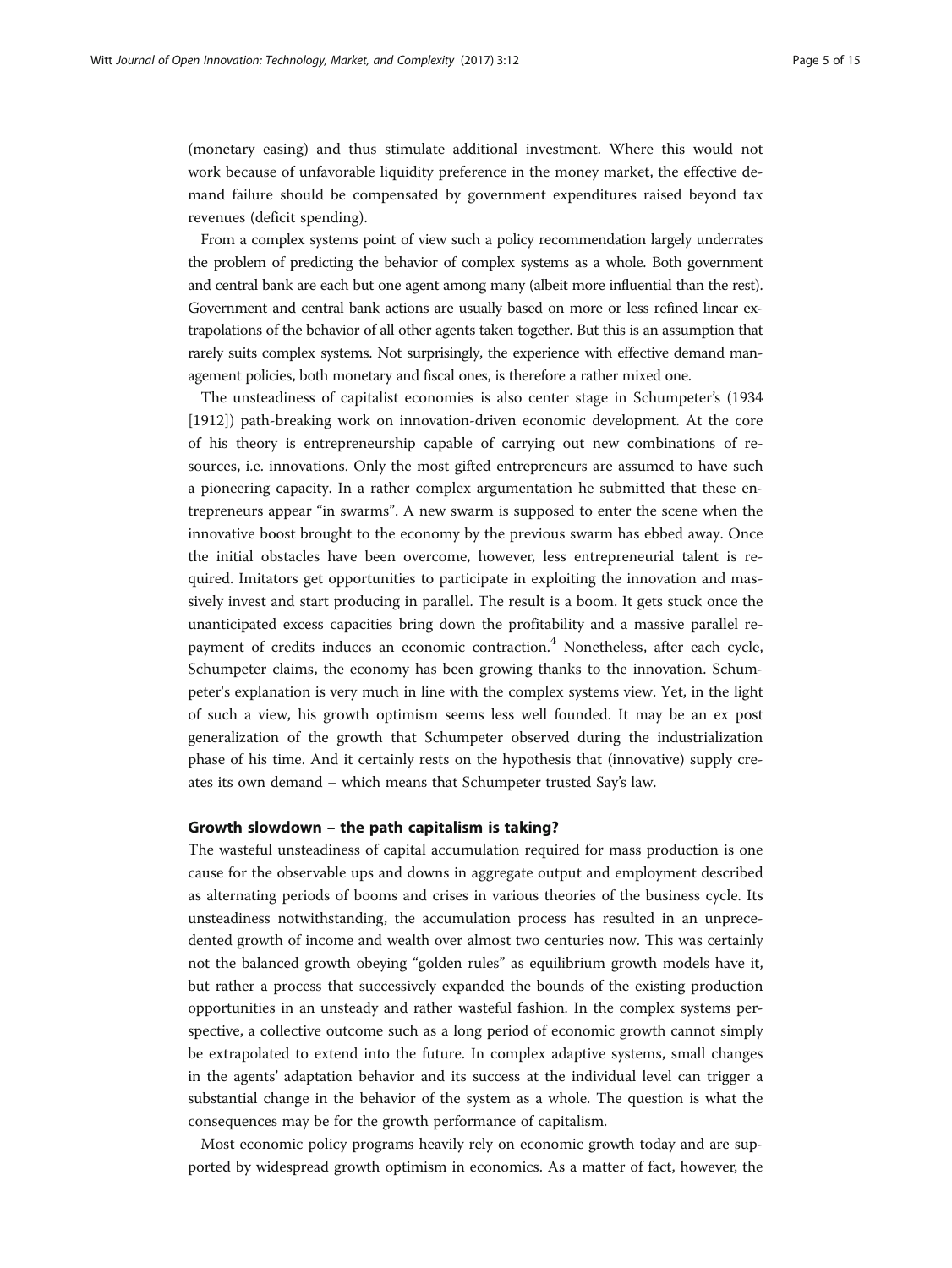growth trend is leveling off in most highly developed economies. In the empirical macroeconomic literature dealing with the trend, attention has been detracted from this fact by a partly esoteric debate on whether the fluctuations in the aggregate economic variables are caused endogenously or by exogenous shocks and, in the latter case, of what kind of shocks.<sup>5</sup> Nonetheless, it is not subject to controversy in this literature that for the U.S. and other highly developed countries the empirical finding is a log-linear shape of the trend in real GDP per capita. Measured in growth rates, this implies a declining trend for the rate of economic growth. Unlike in the newly industrializing, less developed countries and in countries making the transition from socialism to capitalism in the 1990s, this trend can indeed be observed in most developed economies.

For demonstrating the rather obvious development a simple statistical exercise of fitting a linear trend for the times series of the GDP growth rates may do here. In order to obtain a timespan that is long enough for avoiding biases by shorter term fluctuations of GDP consider the economies of the 27 countries which were members of the OECD back in 1961. These countries belonged to the relatively most developed in the world at that time. They experienced no significant real structural breaks such as wars or massive natural disasters over the period of half a century from 1961 to 2011 (perhaps with the exception of Germany). When fitting a simple linear trend for the time series of the growth rates of real GDP per capita for each of the countries over this period, the finding is a statistically significant – and partly dramatic – downward slope in the trend of the growth rates of GDP per capita in 23 out of 27 OECD countries.<sup>6</sup>

Taking all 27 OECD countries together, the averages of their yearly growth rates displayed in Fig. 1 show the unsteadiness of the growth process in the entire developed economies. Moreover, using all the average values for fitting a simple linear trend results in the plain, downward sloping trend also displayed in Fig.  $1 - a$  clear indication that economic growth is leveling off. Evidently, surging economic growth still happened during the last fifty years. Yet it took place elsewhere: in Asia, in several of the former socialist European countries, and most recently in some places in Africa (see Durlauf et al. [2005\)](#page-14-0).<sup>7</sup>

Particularly impressive is the decrease of the growth rates for the 17 Western European countries in Table [1.](#page-6-0) They all belong to the most prosperous in the world, and they all have left their industrialization phase behind. For all of them, regressing their annual growth rates on the time variable results in a coefficient < 0 for the estimated linear trends which is significant at very low error levels, except

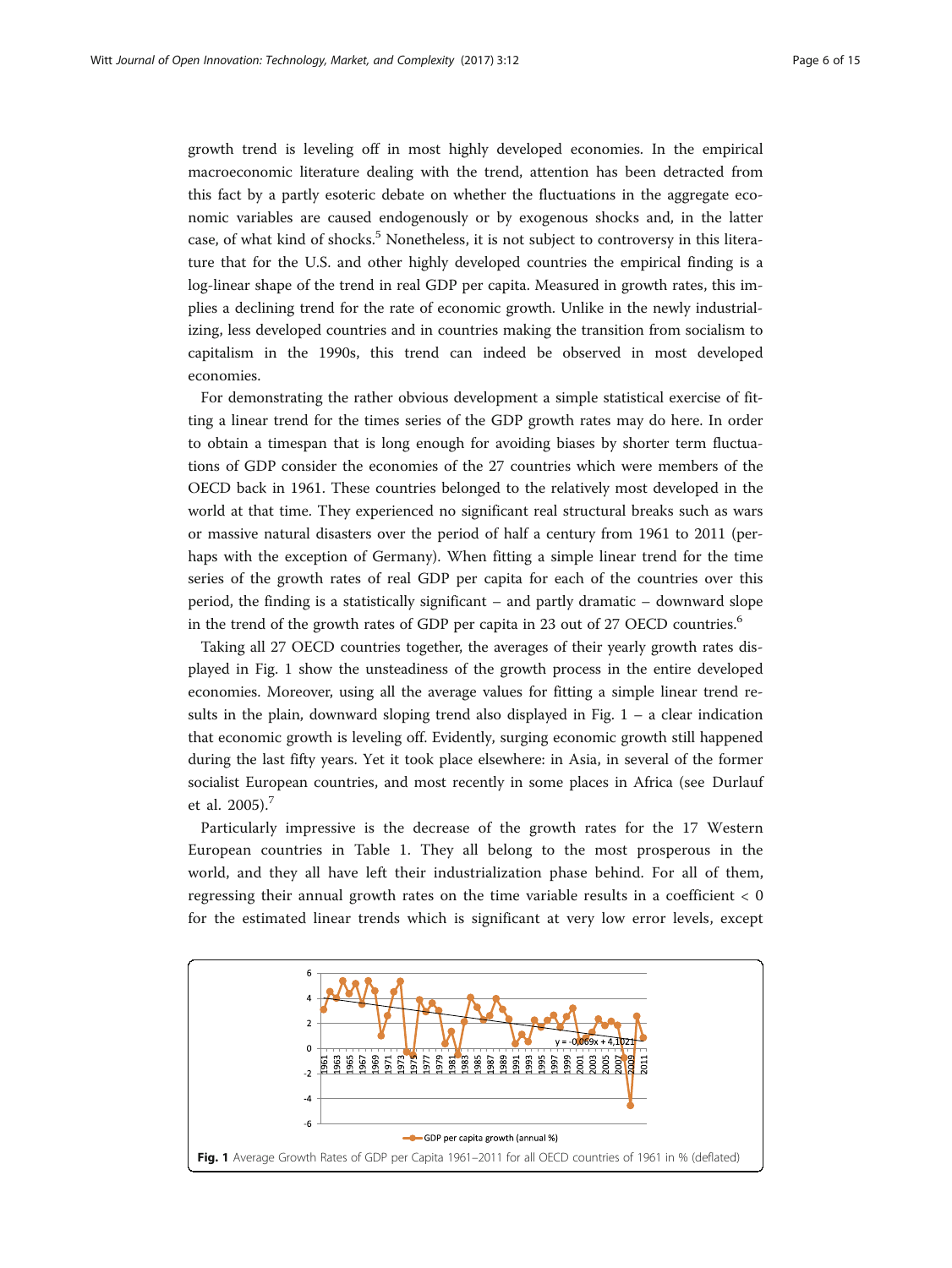| Country        | Intercept             |       |         | Regression Coefficients |         |            | $R^2$ | <b>DW</b> | <b>ADF</b> | PP |
|----------------|-----------------------|-------|---------|-------------------------|---------|------------|-------|-----------|------------|----|
|                | Value                 | t     | p-value | Value                   | t       | $p$ -value |       |           |            |    |
| Austria        | $4.25$ <sup>***</sup> | 8.76  | 0.0000  | $-0.0636^{***}$         | $-3.91$ | 0.0003     | 0.24  | 1.96      | 1%         | 1% |
| Belgium        | $4.36***$             | 8.73  | 0.0000  | $-0.0756***$            | $-4.51$ | 0.0000     | 0.29  | 2.02      | 5%         | 1% |
| Denmark        | $3.75***$             | 5.98  | 0.0000  | $-0.0674***$            | $-3.21$ | 0.0023     | 0.17  | 1.92      | 1%         | 1% |
| Finland        | $4.21***$             | 4.82  | 0.0000  | $-0.0586$ *             | $-2.00$ | 0.0508     | 0.08  | 1.27      | 1%         | 1% |
| France         | $4.50***$             | 10.62 | 0.0000  | $-0.0870$ ***           | $-6.13$ | 0.0000     | 0.43  | 1.55      | 5%         | 1% |
| Germany        | $3.70***$             | 6.64  | 0.0000  | $-0.0537***$            | $-2.88$ | 0.0059     | 0.14  | 1.79      | 1%         | 1% |
| Greece         | $6.42***$             | 6.25  | 0.0000  | $-0.1437***$            | $-4.19$ | 0.0001     | 0.26  | 1.23      | n.s.       | 1% |
| Iceland        | $4.57***$             | 4.15  | 0.0001  | $-0.0787$ **            | $-2.13$ | 0.0380     | 0.08  | 1.16      | 1%         | 1% |
| Ireland        | $6.90***$             | 6.19  | 0.0000  | $-0.1032$ ***           | $-2.77$ | 0.0080     | 0.14  | 1.30      | 5%         | 1% |
| Italy          | $5.32***$             | 9.60  | 0.0000  | $-0.1136***$            | $-6.13$ | 0.0000     | 0.43  | 1.92      | 5%         | 1% |
| Luxembourg     | $2.96***$             | 2.99  | 0.0043  | $-0.0096$               | $-0.29$ | 0.7729     | 0.00  | 1.50      | 1%         | 1% |
| Netherlands    | $3.63***$             | 6.35  | 0.0000  | $-0.0522***$            | $-2.73$ | 0.0088     | 0.13  | 1.52      | 1%         | 1% |
| Norway         | $4.46***$             | 9.55  | 0.0000  | $-0.0702***$            | $-4.49$ | 0.0000     | 0.29  | 1.20      | 5%         | 1% |
| Portugal       | $6.66***$             | 7.01  | 0.0000  | $-0.1320***$            | $-4.15$ | 0.0001     | 0.26  | 1.34      | 5%         | 1% |
| Spain          | $5.86***$             | 8.73  | 0.0000  | $-0.1150$ ***           | $-5.12$ | 0.0000     | 0.35  | 0.76      | 5%         | 5% |
| Sweden         | $3.04***$             | 4.74  | 0.0000  | $-0.0332$               | $-1.55$ | 0.1283     | 0.05  | 1.38      | 1%         | 1% |
| United Kingdom | $2.76***$             | 4.54  | 0.0000  | $-0.0262$               | $-1.29$ | 0.2034     | 0.03  | 1.44      | 1%         | 1% |

<span id="page-6-0"></span>Table 1 Estimated Linear Trend Parameters for Real GDP per Capita Growth Rates in %  $1961 - 2011$ <sup>a</sup>

Error Probability: \*\*\* 0.01, \*\* 0.05, \* 0.1<br><sup>a</sup> own calculation based on Worldbank WDI dataset: <http://databank.worldbank.org/ddp/home.do>

for Luxembourg and the U.K. $8$  The intercept values are the lowest for Luxembourg, Sweden, and the U.K. The highest intercept values reflecting the initially highest growth rates are those for Ireland, Portugal, and Greece which have been catching-up countries for the first thirty years in the observation period. Portugal and Greece also show the steepest decline of the trend, perhaps not an unusual pattern for catching-up economies.9

The explanation of the secular trend of falling economic growth rates is far from being uncontroversial (see, e.g., Durlauf et al. [2005,](#page-14-0) Gordon [2012,](#page-14-0) Summers [2014](#page-14-0)). Very likely, in each country some individual particularities contribute to the phenomenon. On the other hand, the fact that the phenomenon is so wide-spread suggests that there is some systematic change going on when countries become more prosperous. The generic pattern of change seems to be that countries which grow rich travel down a path that converges to a lower bound of their economic growth rates. That bound may, or may not, have a value greater than zero. Corresponding to their respective levels of prosperity, some countries seem to have moved further ahead already on the convergence path, others are more behind.<sup>10</sup>

#### Adaptation by innovating, Say's law, and the problem of market saturation

What is the reason for the change that is obviously going on and that causes the observed leveling off of economic growth? A clue can be found by looking more closely into the adaptive efforts by which entrepreneurs try to cope with the increasing competitive pressure. As mentioned, this pressure builds up when, as collective outcome of the parallel expansion of mass production, output multiplies but demand does not keep pace with the growing supply. Since the latter condition implies that Say's law is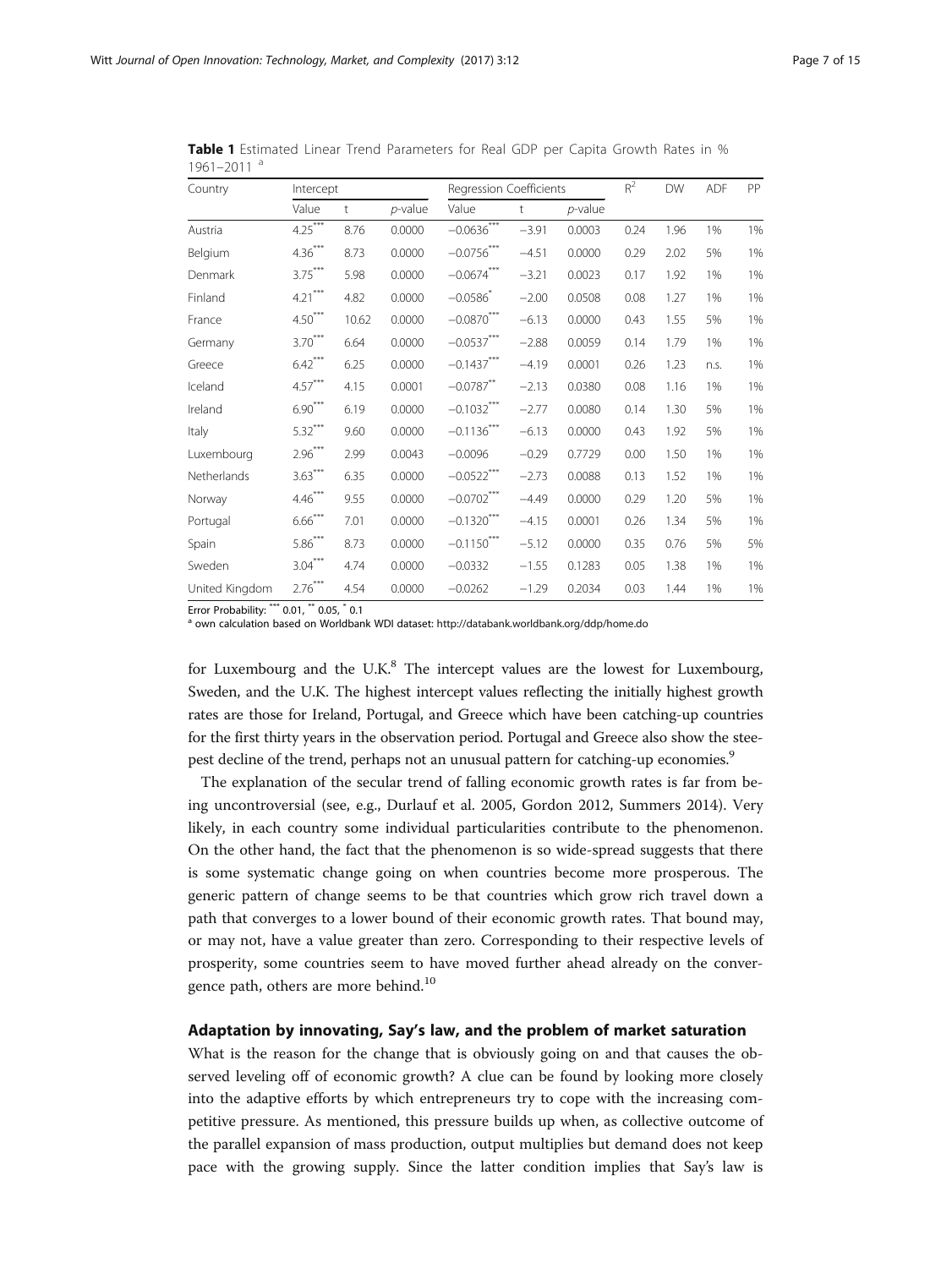violated, a discussion of the micro foundations of that law is due here: What can be inferred from the analysis of the producers' adaptive efforts regarding the conditions under which Say's does, or does not, hold? Do their adaptive efforts enable the producers not only to escape from an individual profitability crisis but also to expand sales (reflecting a correspondingly growing demand) and thus to collectively contribute to new economic growth?

The main adaptive strategies producers can pursue all reach out beyond the ordinary daily business, i.e. they all require successfully carrying out innovations. By the logic of mass production, six types of innovative strategies can be distinguished.<sup>11</sup> In industries which are highly competitive due to excess mass production capacities, cutting costs and prices is a way of grabbing a larger share in the market and driving out competitors. To achieve this goal, a typical strategy that can often be observed to be chosen in such industries is (i) realizing additional scale economies by mergers and acquisition. Mergers and acquisition can help to concentrate production and marketing activities and thus to enlarge the scale of activities in order to reap the benefits of scale economies, i.e. to be able to move down a falling unit cost curve. Although not all mergers and acquisitions are motivated this way, in the typical mass production industries many are: in recent times, e.g., in parts of the chemical industry, in the steel industry, cement and construction materials industry, car manufacturing, consumer electronics, mobile phone service providers to mention just a few.

Another typical strategy is (ii) reducing labor costs and costs of regulations by off-shoring production. Off-shoring production to countries with significantly lower wages and/or less restrictive and, hence, less costly regulations on, e.g., environmental or safety standards helps bringing down the costs per unit of output as well. Off-shoring production usually goes hand in hand with outsourcing to, and subcontracting with, foreign producers in low cost countries. Good examples are the footwear industry (Donaghu and Barff [1990](#page-14-0), Frenkel [2001](#page-14-0)) and the apparel industry (see, e.g., Gereffi [1999](#page-14-0)).

The major innovation implied by strategies (i) and (ii) is industrial (re-)organization. It typically occurs in the so-called "shake out" phase of the life cycle of a maturing mass producing industry (Klepper [2002\)](#page-14-0). If the growth of the industry's sales is not already stagnating in this phase, growth rates are at least significantly declining. Put differently, the more mature the industry is, the less is its demand curve shifting outwards. The still not sufficiently reduced growth of production capacities puts strong competitive pressure on the producers. The likely result are cost and price cuts and a redistribution of market shares between surviving producers and those being driven out of the market. Extra demand, i.e. an outward shift of the industry's demand curve, is not induced in this way. (The cost and price reductions only activate additional demand along the given demand curve, depending on the price elasticity of demand.) For that reason it can be expected that, in reaction to an over-accumulation crises, an industry's adaptation efforts using (i) and (ii) makes a collective contribution to economic growth which is the smaller, the more mature an industry is. $^{12}$ 

Something similar holds for a strategy consisting of (iii) improving standardization, automation, and/or resource efficiency. These activities can be subsumed under the label process innovations. However, a new standardization and new automation hardware can also lead to, or be associated with, the creation of new services particularly in the IT industry. Similarly, improved automation and rising resource efficiency may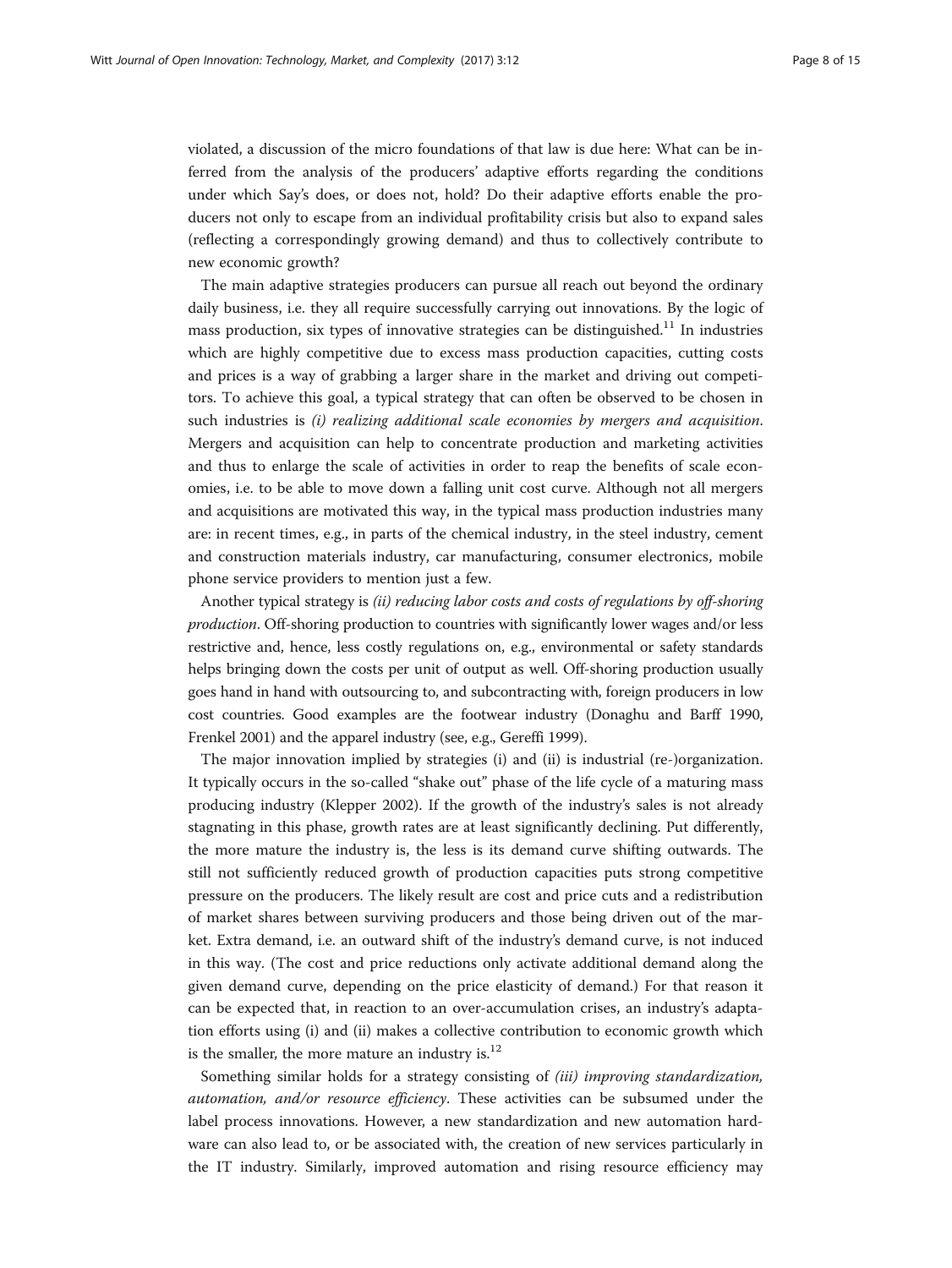affect the quality of goods and services and thus result in product innovations. There is thus a partial overlap with a product innovation strategy (strategy (iv) discussed next). Yet, a main effect of strategy (iii) is a reduction of the unit costs in mass production at any level of scale economies. If an industry faces an over-accumulation crisis, this effect, taken in isolation, can be expected to again translate into price reductions, but not necessarily in an expansion of the market by attracting new customers (i.e. an outward shift of the industry's demand curve). As before, the effect of price cuts on the sales volume of the industry hinges on the price elasticity of its demand. The prediction of the collective outcome of strategy (iii) in terms of economic growth thus depends on the particular circumstances of the industry.

A strategy that relies on product innovations is  $(iv)$  differentiating and diversifying goods and services in innovative ways in order to outcompete similar existing offers. In noncustomized mass product markets for goods and services this type of innovations is particularly frequent in the mature, oligopolistic phases in which the market is quite saturated.<sup>13</sup> This means that the demand for the products of an industry is not growing much, if at all, while continued competitive increases of production capacity result in the familiar pattern of rising pressure on prices and earning. Successfully developing and launching a new vintage of differentiated and diversified goods or services therefore amounts to a large extent to outcompeting previous vintages of differentiations and diversifications. The same fate may of course happen at some future point in time to the vintage that is new today. Consequently, the collective outcome with respect to economic growth of pursuing strategy (iv) is likely to also be correlated with the degree of market saturation an industry is facing. The more mature and saturated the market for its products is, the less growth can be expected to follow from this adaptation strategy.

A further strategy by which producers try to evade an over-accumulation crisis in their traditional mass product markets is  $(v)$  invading markets still dominated by customized handicraft production or human-based information processing. This can be markets for complex means of production which, by modularization and standardization, are opened up for being produced in large series. Often the invasion activity also occurs in geographically separated markets, e.g., in countries less advanced in their development, or in markets for technologically "affine" goods and services that are not yet produced on large scale.

However, expanding into such markets is possible only once. As discussed, because of the strong unit cost and price reduction caused by mass production, such a step is likely to convert the markets irrevocably into a mass product markets (except, perhaps, for small remaining niches). The conversion can be expected to attract strongly increasing numbers of customers to the market. The demand curve is shifted outwards and, even if fairly price-inelastic in the short run, allows the industry to expand sales substantially. Yet, even when strategy (v) is successful this does not necessarily have a positive effect on economic growth as a collective outcome. The industry's increase of sales may come at the expense of the sale of other industries producing substitutes. The net effect on economic growth therefore hinges on the cross price elasticities of demand and possible income effects. It cannot be predicted without knowing the particular circumstances.

A strategy also relying on product innovations is (vi) trying to open up ever new domains of life for commercial consumption offers based on mass produced goods and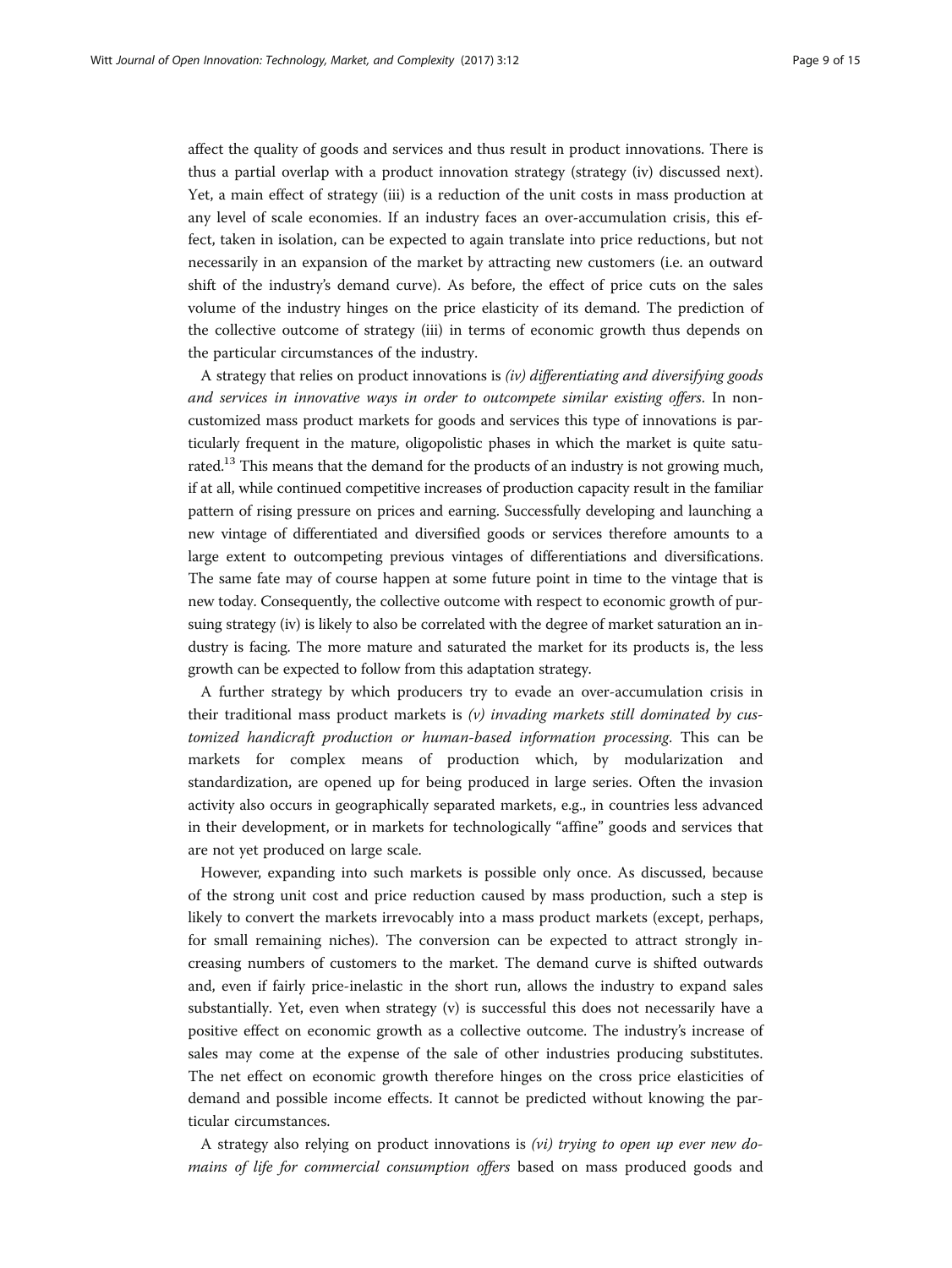services. This can be done by developing not previously existing products designed to serve the needs that characterize the respective domains of life. $14$  It is not difficult to find examples for a successful pursuit of that strategy. The "old" consumer goods industries of today once emerged in this way, e.g., that for automobiles. This innovation was originally developed by coach makers and producers of bicycles, sewing-machines, and the like mechanical devices. It opened up the human need for mobility for a commercial mass produced offer. Similarly, radio and television sets were originally launched by telegraphy producers. They opened up entertainment needs for mass produced goods. A more recent example is mobile telephony originally developed by producers of telecommunication equipment. Mobile phones opened up socializing and bonding needs for commercial consumption offers.

Strategy (vi) differs from the other strategies as it requires a longer term engagement in what usually involves the development of technological innovations. Moreover, in many cases the success of the strategy is contingent on parallel systemic investments in an infrastructure on the basis of which the new consumption offers can be used. This means that strategic investments have to be made that exceed the short run adaptations motivated by acute over-accumulation crises. Nonetheless, the mentioned examples show that the industries originally behind the creation of such new markets typically are industries already in a mature phase of their life cycle. They are therefore likely exposed to a tightening competitive pressure in their original mass product markets. They seek to evade the pressure by using their acquired technological expertise for affine applications by strategically building up new, less competitive markets.

Among the innovation waves that most successfully empowered the economic growth of modern capitalism many have originated from the pursuit of this strategy (see Rosenberg and Birdzell [1986](#page-14-0), Gordon [2012\)](#page-14-0). Once the new markets had been established and mass production started, the complementary systemic investments followed suit (e.g., building highways, establishing radio and television stations, setting up cellular networks). Moreover, when the market grew and matured, this paved the way for follow-up strategies such as (iii) and (iv) which may have had some growth potential of their own. From these historical observations it can be concluded that the collective outcome of strategy (vi) regarding the direct and indirect growth effects is substantial – if not immediately then as a result of its pacemaker and multiplier effects in the longer run.

The growth effects emerging as collective outcome from the adaptive efforts of the individual producers facing an over-accumulation crisis are summarized in Table [2](#page-10-0). In the case of all discussed strategies, the producers develop an innovative response in order to cope with the unsteadiness of capitalist mass production. As can be seen, however, the resulting innovations are not equal with respect to their predicted effects on economic growth. At least in the highly developed economies with their mature industries and often rather saturated markets, the growth effects of the strategies are modest and contingent on the circumstances – except for strategy (vi) and, to a limited extent, for strategy (v).

Thus, the change that is going on when economies grow rich and that seems to force them on a path of secularly declining growth rates is the increasing market saturation. Say's law is not generally valid. Even innovative supply does not always create its own demand – contrary to Schumpeter's assumption. Say's law may be a good empirical generalization for industrializing economies with relatively low, but rising, per capita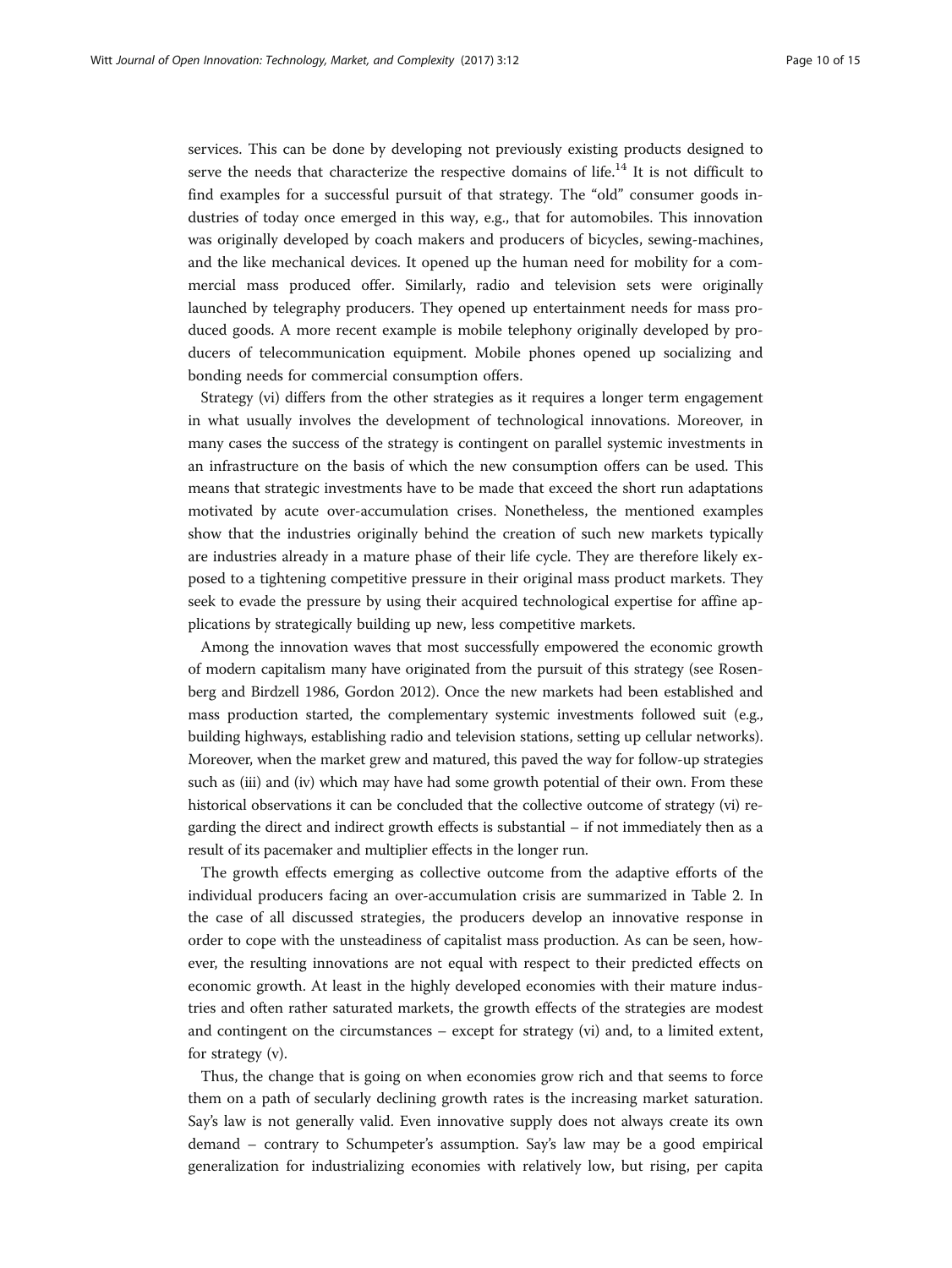<span id="page-10-0"></span>Table 2 Individual Adaptation Strategies to Over-accumulation Crisis and Their Predicted Collective Effect on Economic Growth

| Strategy                                                                         | Predicted collective growth effect                  |
|----------------------------------------------------------------------------------|-----------------------------------------------------|
| (i) realizing additional scale economies by mergers & acquisitions               | the smaller, the more mature industries<br>are      |
| (ii) reducing labor and/or regulation costs by off-shoring<br>production         | the smaller, the more mature industries<br>are      |
| (iii) improving standardization, automation, and/or resource<br>efficiency       | depending on the circumstances of the<br>industries |
| (iv) diversifying goods and services which compete with existing<br>offers       | the smaller, the more saturated the<br>markets      |
| (v) invading markets still dominated by customized handicraft<br>production      | substantial, but not repeatable                     |
| (vi) opening up ever new domains of life for mass produced goods<br>and services | substantial                                         |

income where there is still much room for expanding the standard of living of the masses. For the highly developed, high-income economies a more differentiated picture emerges. It may therefore be conjectured that in the latter economies growth rates are declining as a consequence of a sluggish consumption growth (Foellmi and Zweimüller [2008](#page-14-0)). In these economies, expansionary surges – and, hence, the major drivers of economic growth – are a matter of only a few innovative industries at a time, industries that are able to create entirely new markets.

What policy implications follow from this conjecture? Subsidizing private R&D directly or by tax privileges is now often recommended as a policy for stimulating economic growth (and has already become quite popular among policy makers). In the light of the preceding discussion this expensive policy would not appear to be very effective in stimulating economic growth as long as all innovations associated with any of the strategies (iii) to (vi) would qualify equally for such subsidies. As discussed, except for those related to strategy (vi) most of the innovations can be predicted not to trigger substantial growth effects. But concentrating R&D subsidies specifically on innovations related to strategy (vi) is difficult. For epistemological reasons, no innovation strategy leaves more room for speculation and uncertainty than the attempt to create entirely new markets. Hence it is difficult to decide what R&D projects are indeed part of a strategy that meets the corresponding criteria.

Given the uncertainty and the extraordinary risks associated with strategy (vi) it would perhaps be more promising, if the government were to set up a national industrial strategy for developing an entirely new market. The pertinent innovative efforts of all relevant producers could then be informally coordinated by the government, an exchange between them be organized, and complementary systemic investments be made where necessary. As with all national industrial strategies it may of course be asked whether the government can provide a less speculative and less uncertain answer to the question: what domain of life will be the next one yet to be successfully opened up for the innovative, mass produced commercial offers?

#### Conclusions

In this paper a look at capitalism has been taken through the lenses of the theory of complex adaptive systems. Such systems consist of a multitude of agents from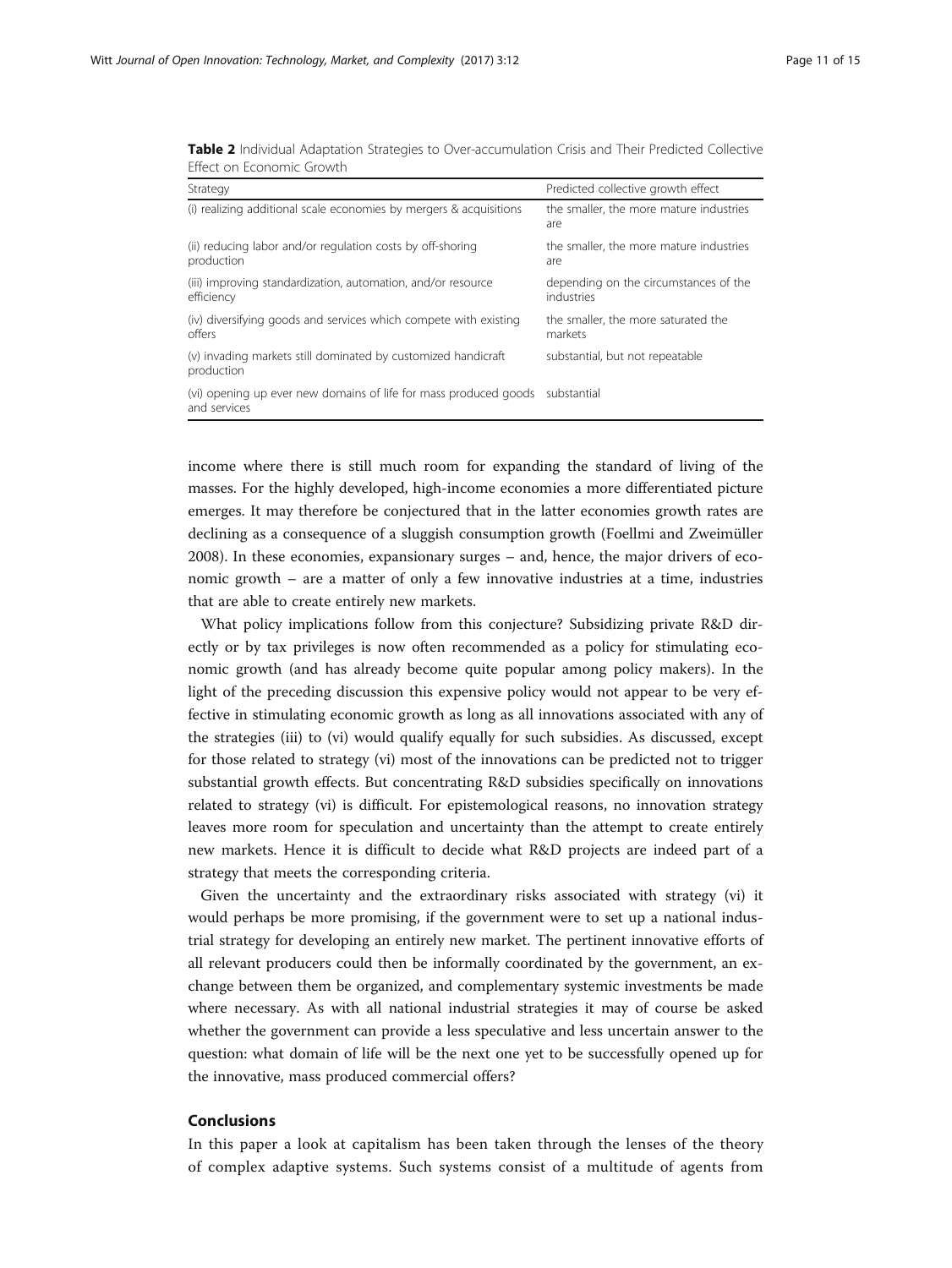whose individual adaptation efforts the adaptive behavior of the system as a whole emerges. Starting from the assumption that capitalism is a complex adaptive system some fresh insights can be generated on how capitalism works and generates economic growth. The distinctive feature of capitalism is mass production. In a mass production regime, efforts of individual producers to realize scale economies by expanding the capital stock can gain them a competitive advantage. However, since the parallel expansion efforts in an industry are not coordinated ex ante by the price mechanism, they tend to generate industry-wide overaccumulation crises. These crises have since long been in the focus of economic theorizing on the business cycle. Unlike in these theories, the present approach suggests to explore the adaptation strategies by which producers try to evade the crises in order to understand the relationships between the unsteadiness of capitalism and its growth.

As has been discussed, the adaption strategies imply several forms of innovations. They have proved to substantially raise the standard of living of the masses in the presently most developed economies in the past and still do so in the now industrializing countries. Yet, in a complex systems perspective, a collective outcome of individual adaptation strategies such as high economic growth rates cannot simply be extrapolated to extend into the future. Indeed, in the most developed economies the growth trend has been shown to be declining over the past fifty years. The widespread and robust trend suggests that there is something going on in these economies when they grow rich that requires explanation.

A general insight from complex systems analysis is that perhaps only small changes in the success conditions of individual adaptation strategies can cause substantial change in the behavior of the system as a whole. This has been argued to be true also in the case of the innovative strategies by which the producers in an industry try to adapt to crises. The discussion of these strategies pointed at significant differences between them regarding the individual success conditions as well as the collective effect on economic growth. In both cases the effect of the innovations has been predicted to also vary with the level of prosperity an economy has already reached. In the highly developed economies with their mature industries the effects of many of the strategies on sales and economic growth decrease as a result of relative market saturation. Supply, even if innovative, does not any longer automatically create its own demand then. Although the consequence for the individual producers may not be dramatic, for the economy as a whole the consequence is a trend of secularly declining growth rates.

Economic policy making that aims at fostering economic growth can respond to this situation. At present many policies are advocated that support innovations grosso modo, i.e. without recognizing the differing impact they have on economic growth at different stages of economic development. Following the discussion in the present paper, the suggestion is, instead, that policy measures supporting innovativeness should discriminate the more between different innovative adaptation strategies, the further developed an economy is. For a growth-oriented policy to still be effective in the most advanced economies, measures like subsidies and tax privileges should be concentrated on only the few innovation strategies that have been identified here as promising continued positive growth effects.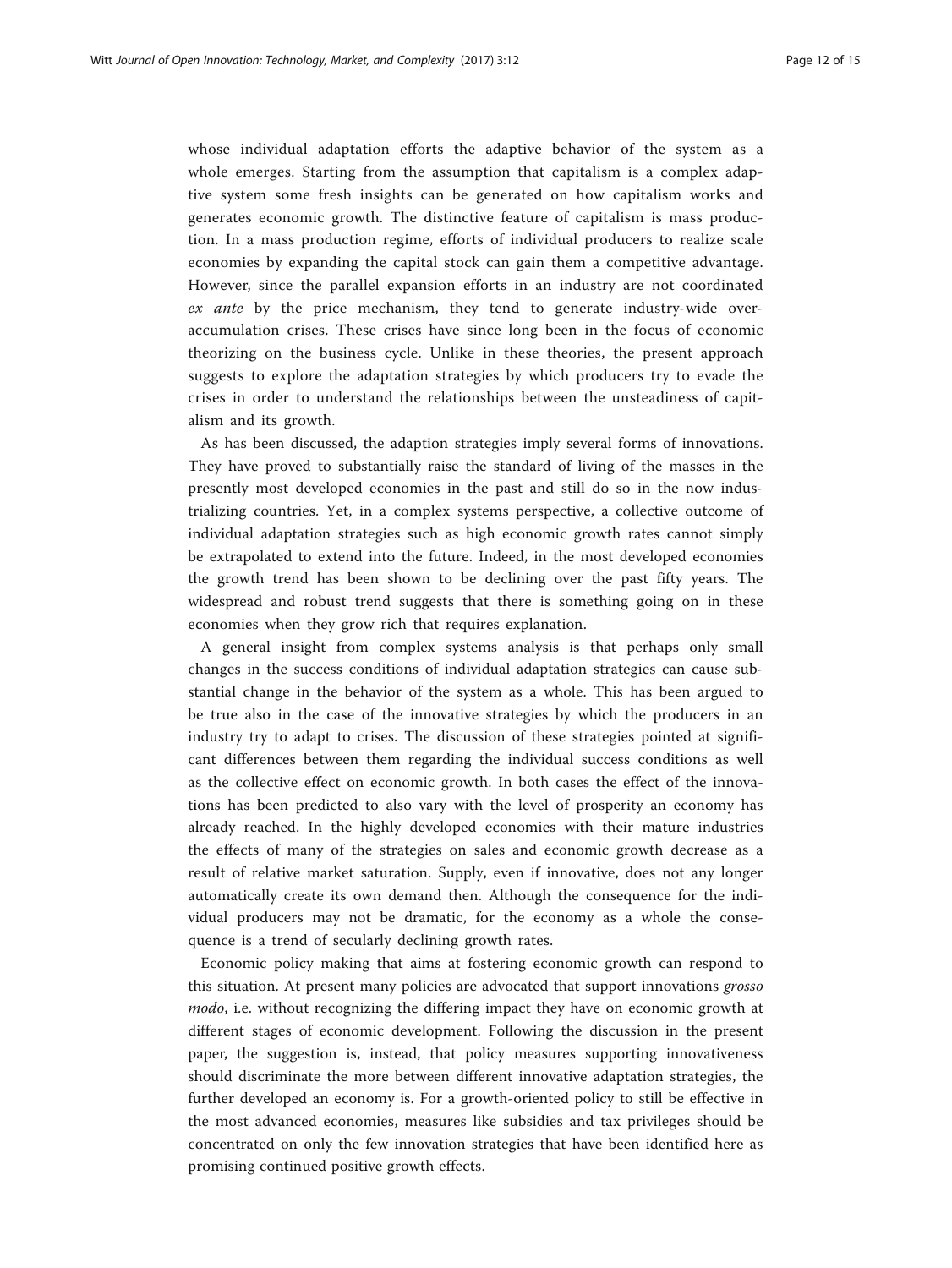#### **Endnotes**

<sup>1</sup>Weak institutions shift the balance of competitive adaptive strategies of the agents towards non-cooperative modes: defection, striving for privileges, dominating and exploiting others. By the same token they impede the chances of an economy to thrive (Acemoglu et al. [2002](#page-14-0), North et al. [2009](#page-14-0)), i.e. to successfully adapt as a whole.

 $2$ Besides this technological characterization of capitalism by its principle production mode, classical economists since Ricardo ([1817](#page-14-0)) have always emphasized the ownership structure of capital as a defining feature of capitalism. In Marx ([1867](#page-14-0)), it is setting apart the antagonistic classes of capitalists and laborers. In the above outlined complex systems perspective, the configuration of property rights is, however, a socio-political, institutional feature of a society. Capitalism can be private or state capitalism depending on the ownership structure, while mass production is the principle production mode in any case. In the following a (mostly) private ownership is presumed.

 $3$ It should also be noted that the long run improvement of the standard of living has come about despite significant negative shorter term effects on individual welfare of some parts of the society. They result from the redistribution of income and wealth which the successive expansion of mass production and the corresponding automation causes, see Witt [\(2016\)](#page-14-0) for a discussion. Such negative effect can again be observed, e.g. in the U.S., in the present information technology revolution driving digitalization, i.e. the automation of information processing, and the mass production of intangible goods, see Autor and Dorn ([2013\)](#page-14-0) and Acemoglu and Restrepo [\(2017\)](#page-14-0).

4 Schumpeter ([1934](#page-14-0)[1912], 223–230). Later Schumpeter ([1939](#page-14-0)) refined his analysis (see Andersen [2009\)](#page-14-0) and, initiated by Schumpeter himself, his followers expanded the approach to a theory of long Kontratieff cycles, see Freeman [\(1984\)](#page-14-0).

<sup>5</sup>If fluctuations around the trend are assumed to be the result of transitory shocks, gross domestic product (GDP) or GDP per capita, measured in real terms, would follow a deterministic trend (see, e.g., Fleissig and Strauss [1999\)](#page-14-0). If the shocks are assumed to frequently develop more lasting effects so that the trend can randomly shift over time, this would be considered to result in a stochastic trend (Nelson and Plosser [1982,](#page-14-0) Murray and Nelson [2000\)](#page-14-0). Yet another interpretation suggests that rare, but drastic shocks can induce structural breaks in what are otherwise piecewise deterministic trends (e.g. Perron [1989\)](#page-14-0). The controversy was couched mostly in terms of a business cycle framework and, correspondingly, focused on partly contradictory implications for monetary and fiscal stabilization policies.

<sup>6</sup>The only exceptions are Turkey, Luxembourg, and the U.K. (in the latter two cases the decline is not statistically significant from no change at all), furthermore Chile which is the only country among the 27 for which the trend is upward sloping. The data used for the regression are from the Worldbank Development Index, [http://data](http://databank.worldbank.org/ddp/home.do) [bank.worldbank.org/ddp/home.do.](http://databank.worldbank.org/ddp/home.do) For Germany and Ireland the data missing in the WDI for the period 1961–1970 have been completed by recourse to the corresponding publications of the respective national bureaus of statistics.

 $7$ These are countries which, after long periods of backwardness and/or political isolation, experienced institutional changes that opened up their markets and started to encourage entrepreneurial initiative in one way or other. By doing so they triggered a catching-up process. Per capita income started to grow and allowed a significant domestic demand to build up that supported in key sectors of their economies the transition to a rapidly growing mass production.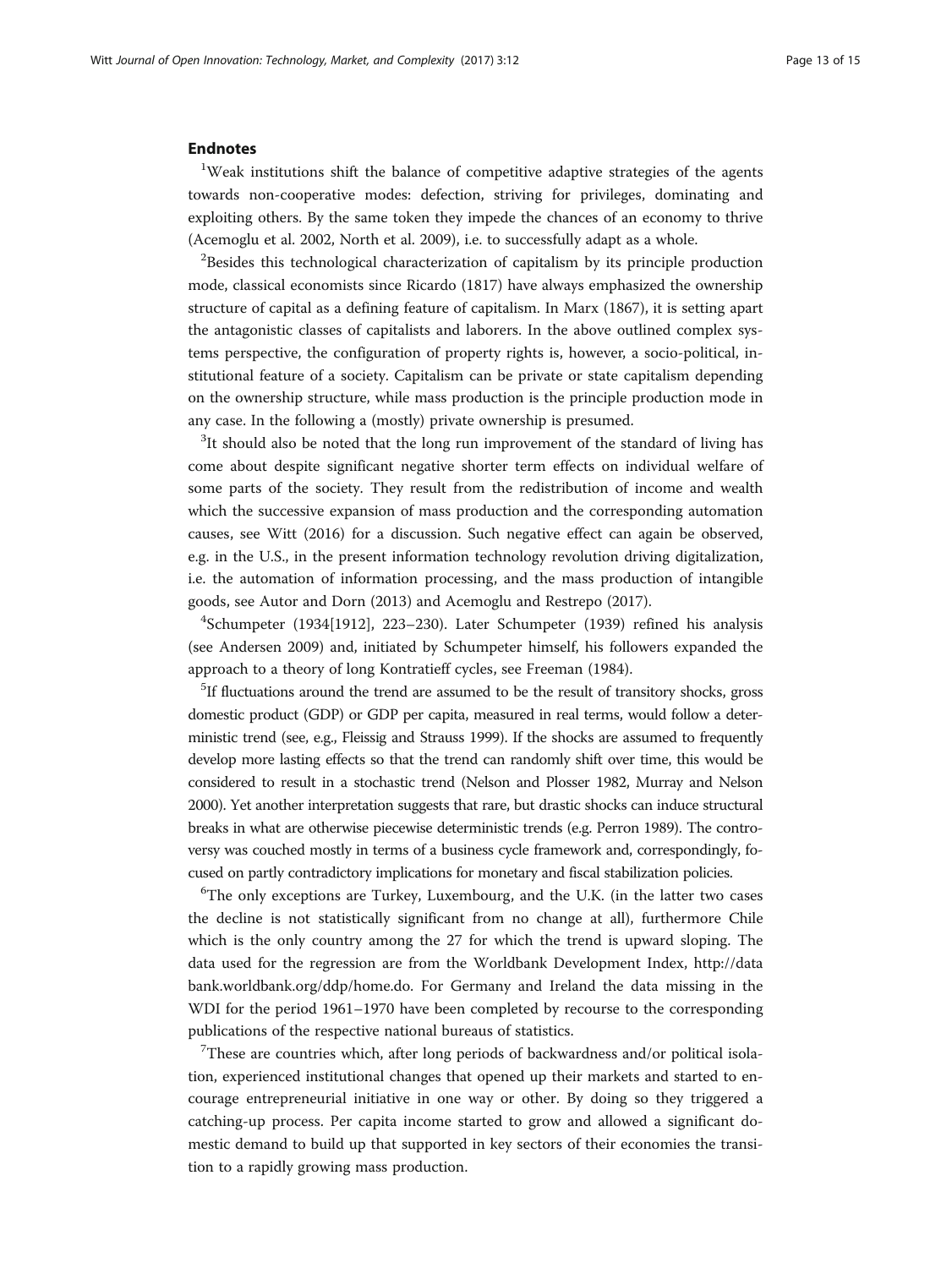${}^{8}$ For Sweden, the coefficient < 0 of the linear trend is not statistically significant. In the non-linear specification  $w_t = a + b/t$  with  $w_t$  for the growth rate and t for the time variable, however,  $a = 1.78$  and  $b = 4.4791$  are significant at 0.01 and 0.1 error level respectively.

<sup>9</sup>The low R<sup>2</sup> values are not surprising, given that the time index t as trend variable is not expected to have much explanatory power. The low values of the Durbin-Watson statistic (DW) express the autocorrelation of the residuals over the business cycle and are therefore not surprising either. The Augmented Dickey Fuller unit root test (ADF) rejects the null hypothesis of a unit root at high levels of significance in all cases except for Greece, the Phillips-Perron unit root test (PP) in all cases. The growth rate time series can therefore be inferred to follow a deterministic rather than stochastic trend. This conclusion supports the assumption that the countries suffered no major lasting shocks or structural breaks during the observation period.

 $10$ Table [1](#page-6-0) provides some evidence for this conjecture. The countries which in 1961 were more advanced already, are the U.K., Luxembourg, Sweden, the Netherlands, Germany, and Denmark. As would be expected if a common convergence path exists, these Northern European countries have moved further ahead on the path (implying that they have a smaller intercept and a flatter shape of the falling trend). For the countries most behind in their development (Ireland, Portugal, Greece, Spain, Italy) the opposite is true. In line with this conjecture the size of the regression coefficient in Table [1,](#page-6-0) is highly inversely correlated with the size of the intercepts (Bravais-Pearson correlation coefficient  $R_{BP} = -.9312$ ).

 $11$ Due to the focus on mass production, the following catalogue of innovative strategies differs from Schumpeter's ([1934\[](#page-14-0)1912], p.66). He distinguishes product and process innovations, opening up of new outlet markets, tapping new input sources, and industrial reorganizations.

 $12$ The growth effect can be inferred in the case of consumer goods and services from an industry's income elasticity of demand (or sales) and, in the case of primary and intermediary products, from the elasticity with which sales respond to GDP changes.

 $13$ In durable goods markets this case is often characterized by a situation in which replacement demand is the major motive on the demand side. A typical example are household appliances, see Woersdorfer ([2017](#page-14-0)) for a study of the industry's product differentiation efforts after market saturation had been reached. It may be noted that this type of innovations can also be observed in early phases of an industry's life cycle (before a dominant design for the industry's products has emerged, see Abernathy and Utterback [1978\)](#page-14-0) where it is not associated with over-accumulation crises.

 $14$ Strategy (vi) has some similarity with strategy (v). It also means expanding into new markets, albeit not by means of substitutes for customized products in already existing markets. This strategy rather means to create the new markets in the first place.

The author declares that he has no competing interests.

#### Publisher's Note

Springer Nature remains neutral with regard to jurisdictional claims in published maps and institutional affiliations.